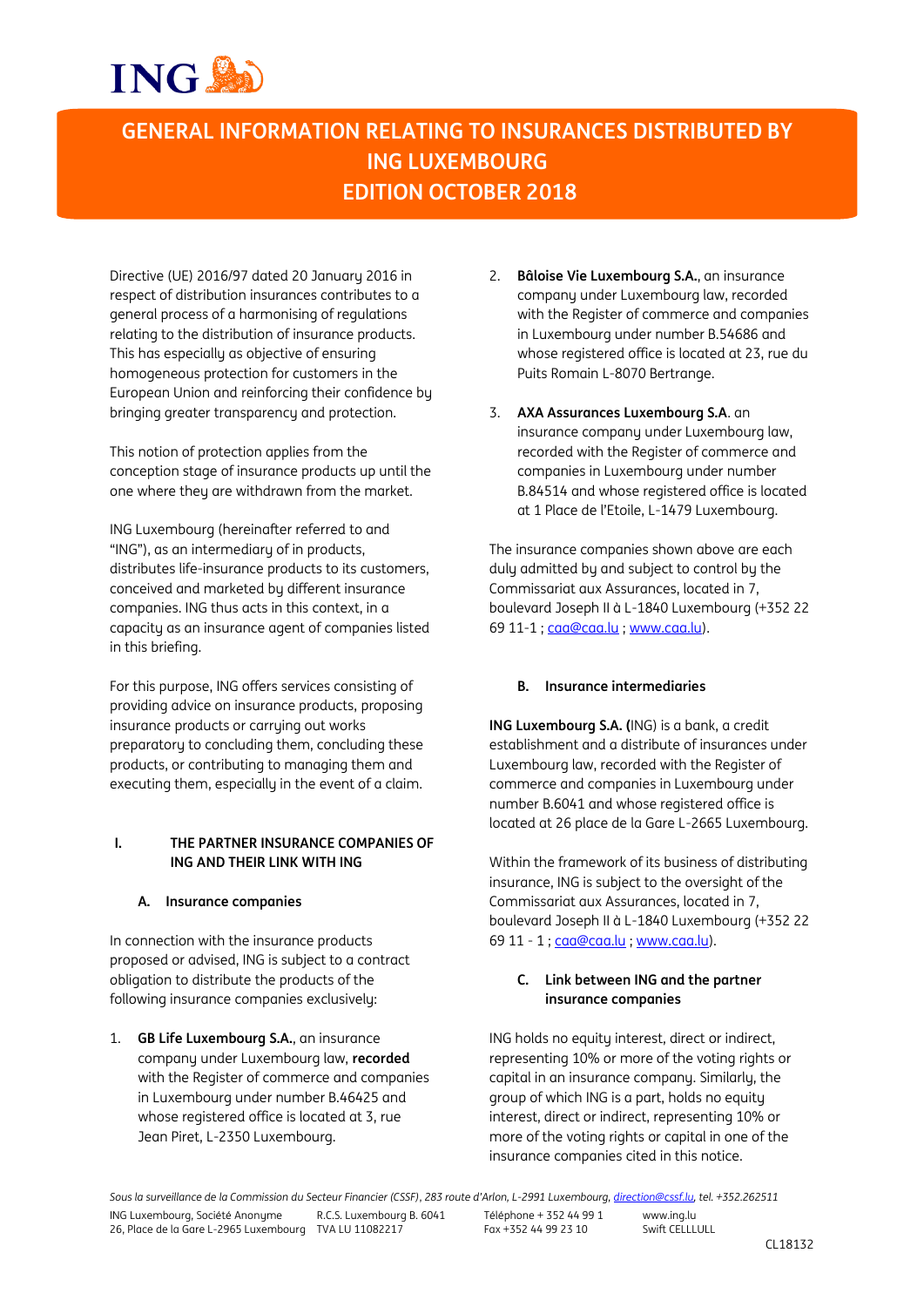None of the insurance companies cited above holds an equity interest, direct or indirect, representing 10% or more of voting rights or capital of ING or the group of which ING is a part.

### **D. Other services that may be offer by ING to partner insurance companies**

Generally, ING may provide banking services, depository bank services and services of asset management to insurance companies, such as those cited in this notice.

Within the framework of its business, ING is subject oversight by the financial sector oversight Commission located in 283, route d'Arlon à L-1150 Luxembourg (+352 26 25 1 - 1 ; direction@cssf.lu ; www.cssf.lu).

#### **II. THE INSURANCE PRODUCTS DISTRIBUTED BY ING**

### **A. Types of insurance products**

Generally, ING distributes insurance products concerning the life group of businesses. Mainly, these are insurances against decease, endowment insurance, savings or retirement type insurance, insurance of a retirement planning type or even life insurances tied to investment funds.

#### **B. Information on the insurance products**

The features, conditions and exclusions relating to the insurance products distributed by ING are detailed in the general conditions, and if appropriate in the key information documents ("DIC" or "KID") for investment life insurance, or again in the information sheet of the insurance products concerned. These various documents are available at all ING agencies in Luxembourg or the website of the insurance company concerned.

#### **III. MANAGEMENT OF CONFLICT OF INTEREST**

In order to be able to act in the interest of its customers, ING has put measures in place to prevent and manage potential conflicts of interest arising between ING and an insurance company, including its executives and staff or any person directly or indirectly tied to them by a relationship of control, and their customers or between two

customers, when carrying on their business of distributing insurances. The policy for management of conflicts of interest and advantages received from third parties such as compensation, commissions and non-monetary advantages with ING and its insurer partners can be consulted on its website [\(www.ing.lu\)](http://www.ing.lu/).

#### **IV. COMPLAINTS AND DISPUTES**

For complaints relating to the services provided by ING, without prejudice to their right to take legal action, a customer may address, as soon as possible and at the latest within 60 days with effect from the issue to:

> **ING Luxembourg S.A.** Service Complaints 26 Place de la Gare L-2965 Luxembourg, complaints@ing.lu

If the response offered by ING fails to satisfy the customer, they may submit the disagreement to the following authorities, based on their country of residence.

#### **In Luxembourg:**

**Commissariat aux Assurances** 7 boulevard Joseph II L-1840 Luxembourg, +352 26 91 11 - 1 caa@caa.lu

#### **ACA c/o Médiateur en assurances** 12 rue Erasme L-1468 Luxembourg, +352 44 21 44 1 mediateur@aca.lu

#### **In Belgium:**

**Ombudsman des Assurances** 35 square de Meeûs 1000 Bruxelles +32 2 547 58 71 info@ombudsman.as

#### **In France:**

**La Médiation de l'Assurance** TSA 50110 75441 Paris Cedex 09 www.mediation-assurance.org

*Sous la surveillance de la Commission du Secteur Financier (CSSF)*, *283 route d'Arlon, L-2991 Luxembourg, direction@cssf.lu, tel. +352.262511*

ING Luxembourg, Société Anonyme 26, Place de la Gare L-2965 Luxembourg TVA LU 11082217 R.C.S. Luxembourg B. 6041 Téléphone + 352 44 99 1 Fax +352 44 99 23 10

www.ing.lu Swift CELLLULL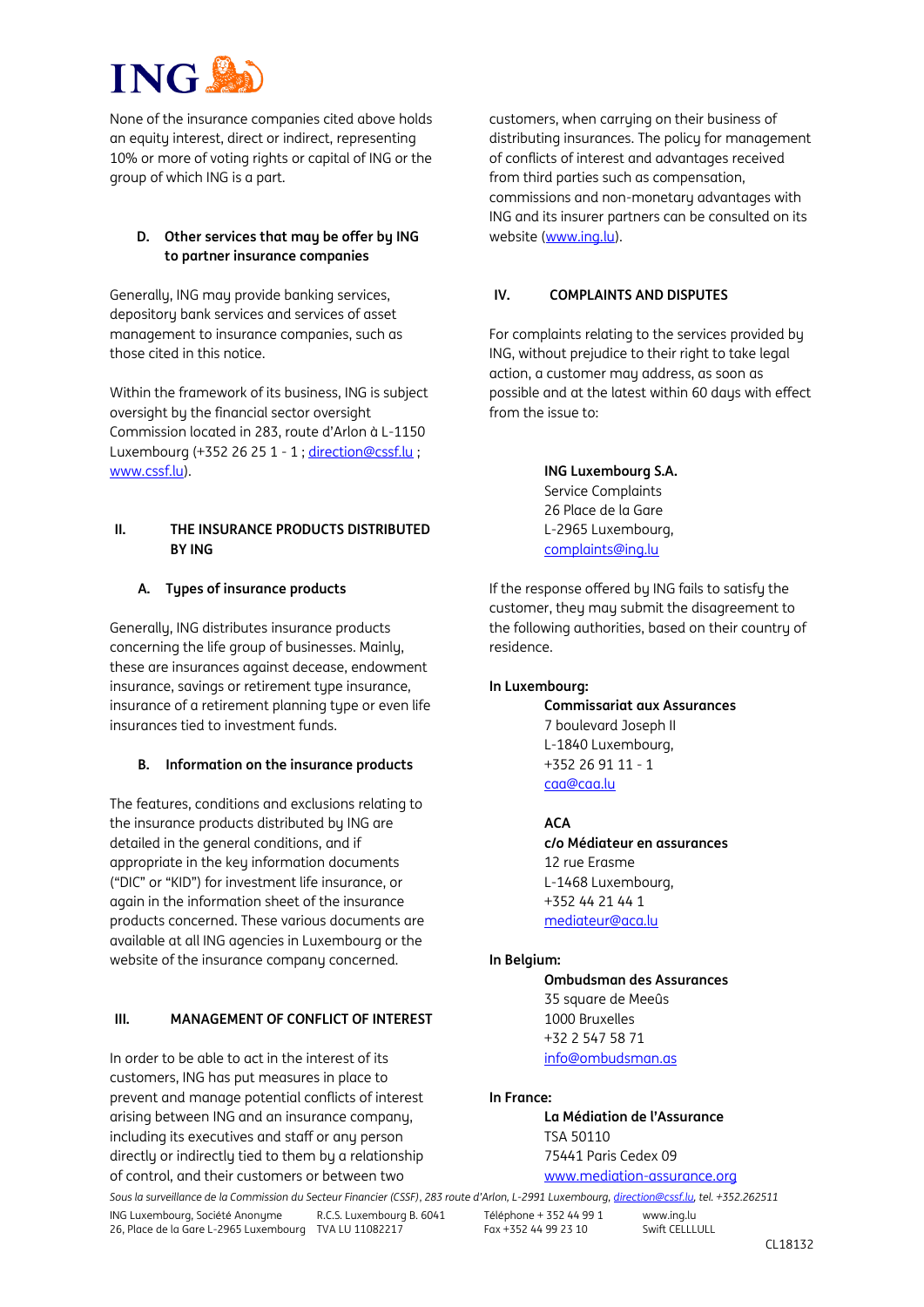#### **V. ADVICE**

In its capacity as insurance intermediary, ING assures itself, prior to concluding an insurance contract, that it is consistent with the needs and demands of the customer on the basis of the information obtained from them.

To this the fact is added that ING may, if the case applies and based on the circumstances and country of residence of the customer, provide advice to the customer, meaning a personal recommendation on the matter of one or a number of insurance products, by explaining the reason why a particular product best matches the demands and needs of the customer. Whether or not there is advice will be specified by the customer.

When the insurance product is an investment product based on insurance, ING must likewise gather supplementary information in advance in respect of the customer so as to assess respectively that the product is suitable and appropriate for the customer, whether ING provides advice to the customer or not.

Finally, ING may also provide, as the case may be, advice after the concluding of the insurance product by the customer, especially when this is an investment based on insurance, in cases of decisions or adjustments made to an investment strategy.

#### **VI. PERIODIC ASSESSMENT**

In cases of provision of advice relating to investment products based on insurance, the insurance intermediary may provide the customer with an assessment of the adequacy of the insurance product that has been recommended to them.

ING hereby however specifies that it does not provide a periodic assessment to the customer once the product has be taken out. Nevertheless, the latter may specifically ask ING the question.

#### **VII. COMPENSATION**

Within the framework of its business of distributing insurance, ING is compensated on the basis of commissions of every kind paid by insurance companies, meaning a compensation included in the insurance premium.

Prior to any taking out of an insurance contract, ING forwards the information of the company in respect of the entire insurance premium including in this the costs, taxes and other expenses tied to it and which will be set based on the covers desired. The customer has the right to request details of the costs.

The Customer is likewise advised that the common placement funds (OPC) in which they may be drawn indirectly to invest through their insurance contract may compensate ING by a commission generally calculated on the basis of the management commission of the latter and which varies depending on the asset classes, investments achieved/currently awaited, and rates negotiated in the terms of the distribution contract signed between NG and the OPC considered, of some percent to some tens of percent in certain cases.

#### **VIII. APPLICABLE LAW AND COURTS WITH CONCERN**

Under proviso in respect of cases where the law applicable is determined by legal or regulatory, imperative or public order provisions, the law of Luxembourg applies to all disputes concerning relations between the customer and ING.

Under proviso in respect of cases where the courts with concern are designated by legal or regulatory, imperative or public order provisions, all disputes fall under the exclusive concern of the courts of and in Luxembourg.